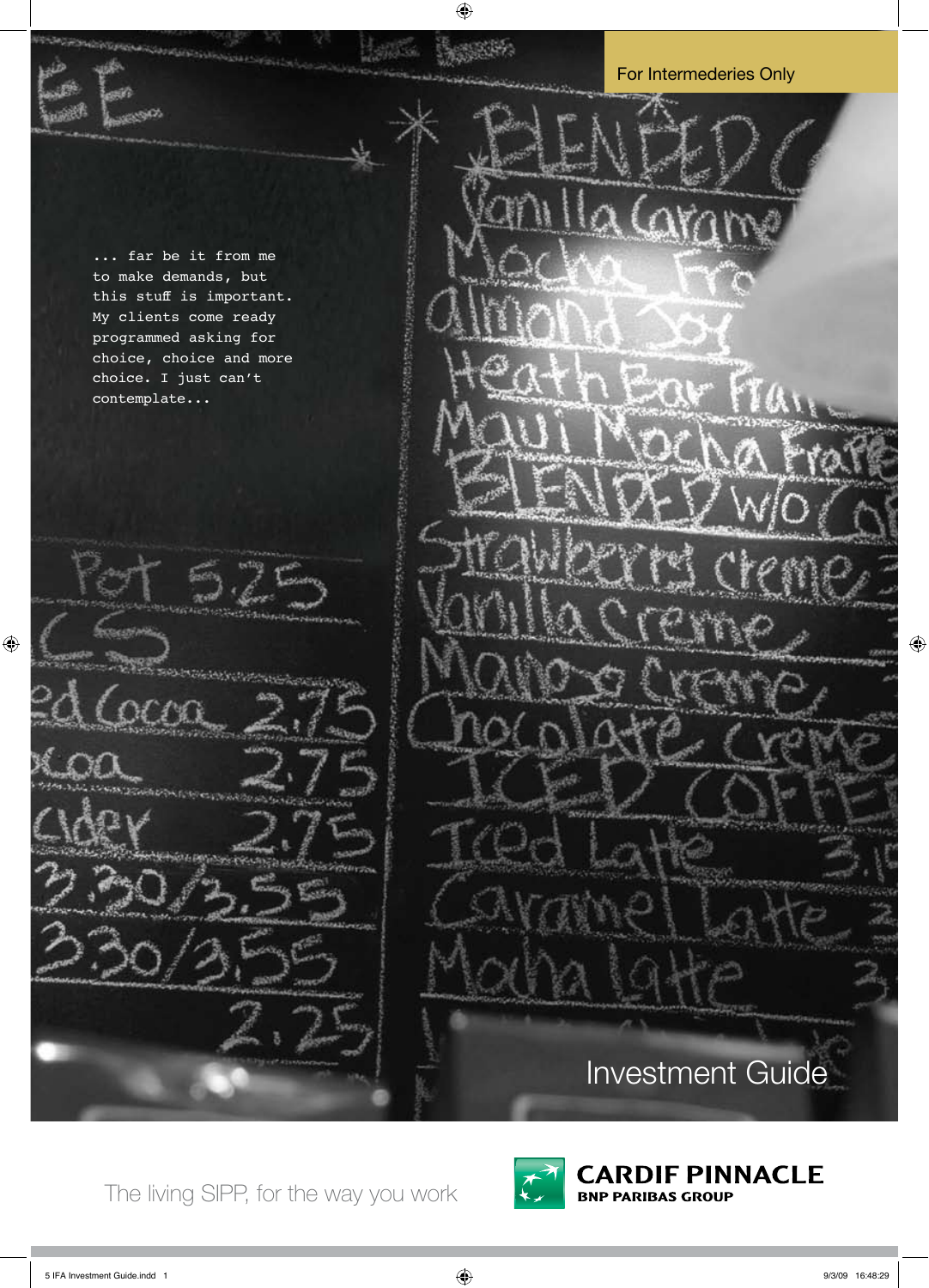... the possibility of seriously offering them anything less than they demand. So that makes me more demanding, and around it goes again... Anyone out there?...

| Who should read this guide?                        | 2       |
|----------------------------------------------------|---------|
| Complete Investment Choice                         | 3       |
| Investment choice - in detail                      | $4 - 5$ |
| <b>HMRC Permitted Investments</b>                  | 5       |
| <b>Dynamic Planner</b>                             | 5       |
| Investment choice - where to find more information | 6       |
| What next?                                         |         |

# Contents

 $\bigoplus$ 

# Who should read this guide?

This guide is designed for Independent Financial Advisers (IFAs) who are advising their clients to use the Cardif Pinnacle living SIPP to plan for their retirement. The guide examines the investment choices that are available to the SIPP member and you should read this guide to gain an understanding of the investment choices and options available under the Cardif Pinnacle living SIPP.

The Cardif Pinnacle living SIPP is a "full" SIPP by which we mean that it does not seek to restrict the investment choice to be made by the member. In addition it contains some exclusive investment choices such as the Cardif Pinnacle Cash Fund and the Investment Funds managed on behalf of Cardif Pinnacle by FundsQuest.

## n Three tionary! gement

the SIPP managed by etionary Fund er, typically broker with retionary to buy and ectives and westments

# Option Five - **Combination**

The Cardif Pinnacle living SIPP allows the member to invest in a comprehensive range of investment securities. (See pages 4/5).

# The best investment route for the way your clients are:

| <b>Option One -</b><br><b>Advisory</b> | <b>Option Two -</b><br><b>Portfolio</b><br><b>Management</b> | Optio<br><b>Discr</b><br>Mana |
|----------------------------------------|--------------------------------------------------------------|-------------------------------|
| Where the adviser                      | Where the adviser                                            | Where t                       |
| recommends                             | out sources to a                                             | fund is r                     |
| a range of suitable                    | specialist firm to                                           | a Discre                      |
| collective investment                  | arrange a suitable                                           | Manage                        |
| funds (unit trusts,                    | mix of collective                                            | a stockb                      |
| open ended                             | investments and                                              | full discr                    |
| investment companies                   | where that firm                                              | <i>powers</i>                 |
| and insurance                          | can change the                                               | sell colle                    |
| company funds)                         | collectives under a                                          | direct in                     |
|                                        | limited discretionary                                        |                               |
|                                        | mandate                                                      |                               |
|                                        |                                                              |                               |

 $\bigoplus$ 

## Option Four - **Direct** Investment

Where the client makes the investment decisions, perhaps by buying SIPP assets such as stocks and shares directly

Of the above approaches depending upon the SIPP members investment requirements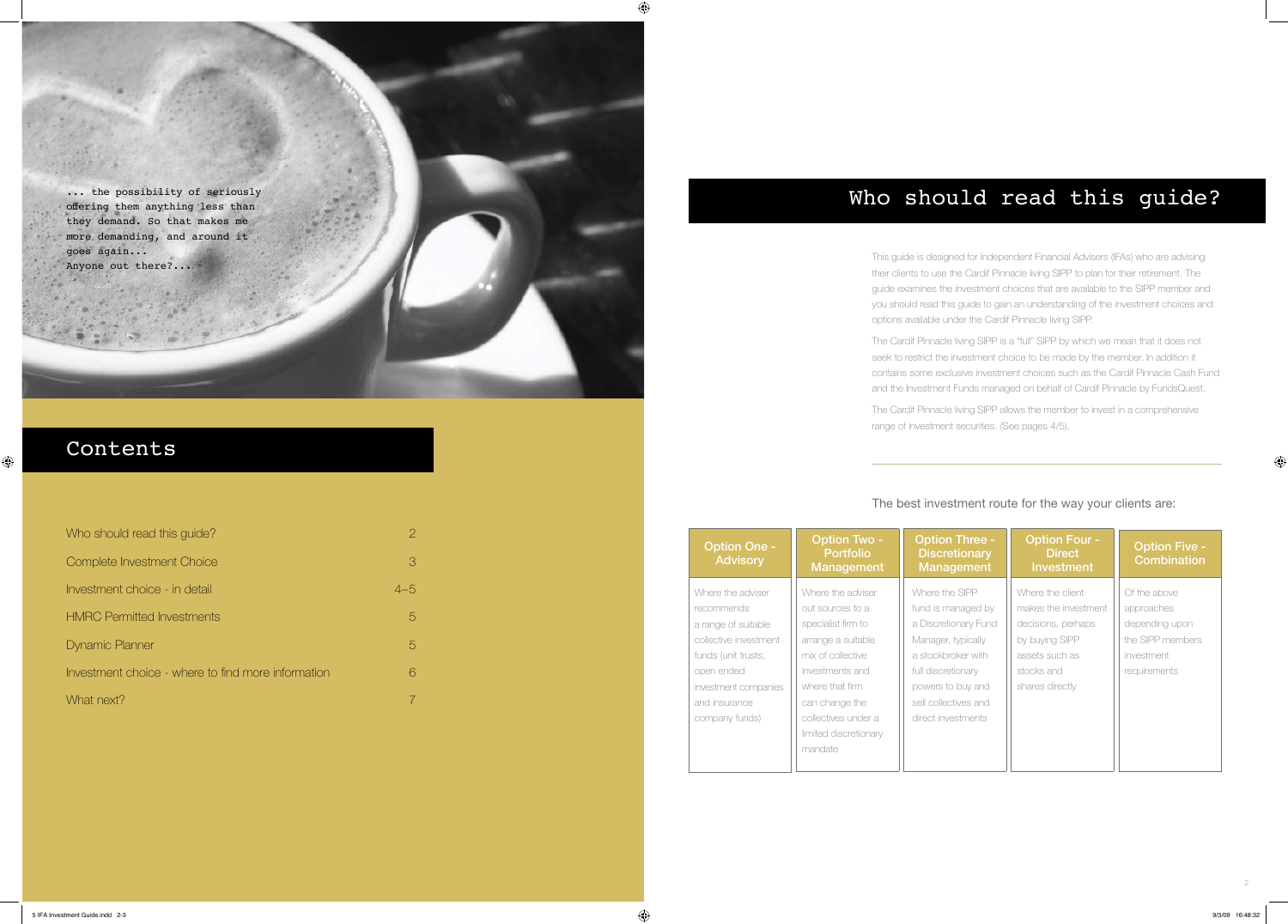# Complete Investment Choice - for the way your clients are

The Cardif Pinnacle living SIPP is a "full" SIPP in that it does not restrict the investment choice of the member like some other SIPPs do. The Cash Fund is central to the way the Cardif Pinnacle living SIPP works. It is from this fund that that all investment transactions are made. Cardif Pinnacle has a successful history of cash management currently managing in excess of £1 billion premium income per year for its investment bonds. (See page 6 for more details)

# Investment choice - in detail

#### Cardif Pinnacle 'Cash Fund'

⊕

It generally makes sense to keep some cash in the living SIPP fund to pay any fees that are due and exploit any investment opportunity that arises. It is also sensible to keep some cash available to pay any benefits that are required in the short term in order to avoid having to disinvest from other asset classes at an inappropriate time, for example when equity markets are depressed. The Fund aims to provide income through highly diversified investment predominantly in authorised, recognised or unregulated funds. In line with the performance benchmark, the Fund will maintain a substantial weighting in the UK Market, but otherwise there will be no particular emphasis on any geographical area, industrial or economic sector. Cardif Pinnacle FQ Select Fund

the overall investment strategy of the living SIPP member.

The Cardif Pinnacle Investment funds are managed by FundQuest, the BNP Paribas Group investment management business. The available funds and their goals are set out below.

It also makes sense to achieve the best possible interest rate possible on any cash in the SIPP. That's where the Cardif Pinnacle Cash Fund is of real value. The Cash Fund is a unit linked fund and has a published goal of "growth through active cash management". Cardif Pinnacle have demonstrated an impressive record of this through the management of its Life Funds. All initial and subsequent contributions (including any transfers The Cardif Pinnacle Select Fund was launched on the 20 December 1999. The Fund aims to provide high total return (from both capital and income) through highly diversified investment predominantly in authorised, or recognised funds. In line with the performance benchmark, the Fund will maintain a substantial weighting in the UK Market, but otherwise there will be no particular emphasis on any geographical area, industrial or economic sector. The Fund may also invest in other transferable securities, money market instruments,

#### Cardif Pinnacle FQ Select Income Fund

The Cardif Pinnacle Select Income Fund was launched on 18 October 2004. It has been designed to offer a balance between sustainable yield and capital appreciation.

into the SIPP) are initially invested in this fund and then units are disinvested to pay fees, pay out any benefits and to make any investments, therefore a minimum of £2,000 of the SIPP fund is required to be maintained in this fund. Cardif Pinnacle Investment Funds Cardif Pinnacle offers a range of collective investment funds on a unit linked basis. It may well be that one or more of these funds are suitable for cash and near cash, deposits, immovable property and gold. The Cardif Pinnacle Select Fund has a composite benchmark of 50% FTSE All Share and 50% MSCI World Free. It is typically invested 50-55 per cent in the UK with the balance spread over the USA, Europe and the Far East. The fund is normally fully invested in equities but may retain short-term liquidity in the event of adverse market conditions. FundQuest adopts an active style of investment management within a risk averse framework.

The underlying fund is one of only 5 funds out of about 300 fund of funds to have a Standard & Poor's Fund Research 'AAA' rating.

Full details can be found at www.cardifpinnacle.com/investments and in the separate fact sheet 'Cardif Pinnacle SIPP FundQuest funds.'



 $\bigoplus$ 

### **This chart illustrates the investment routes available with the Cardif Pinnacle living SIPP**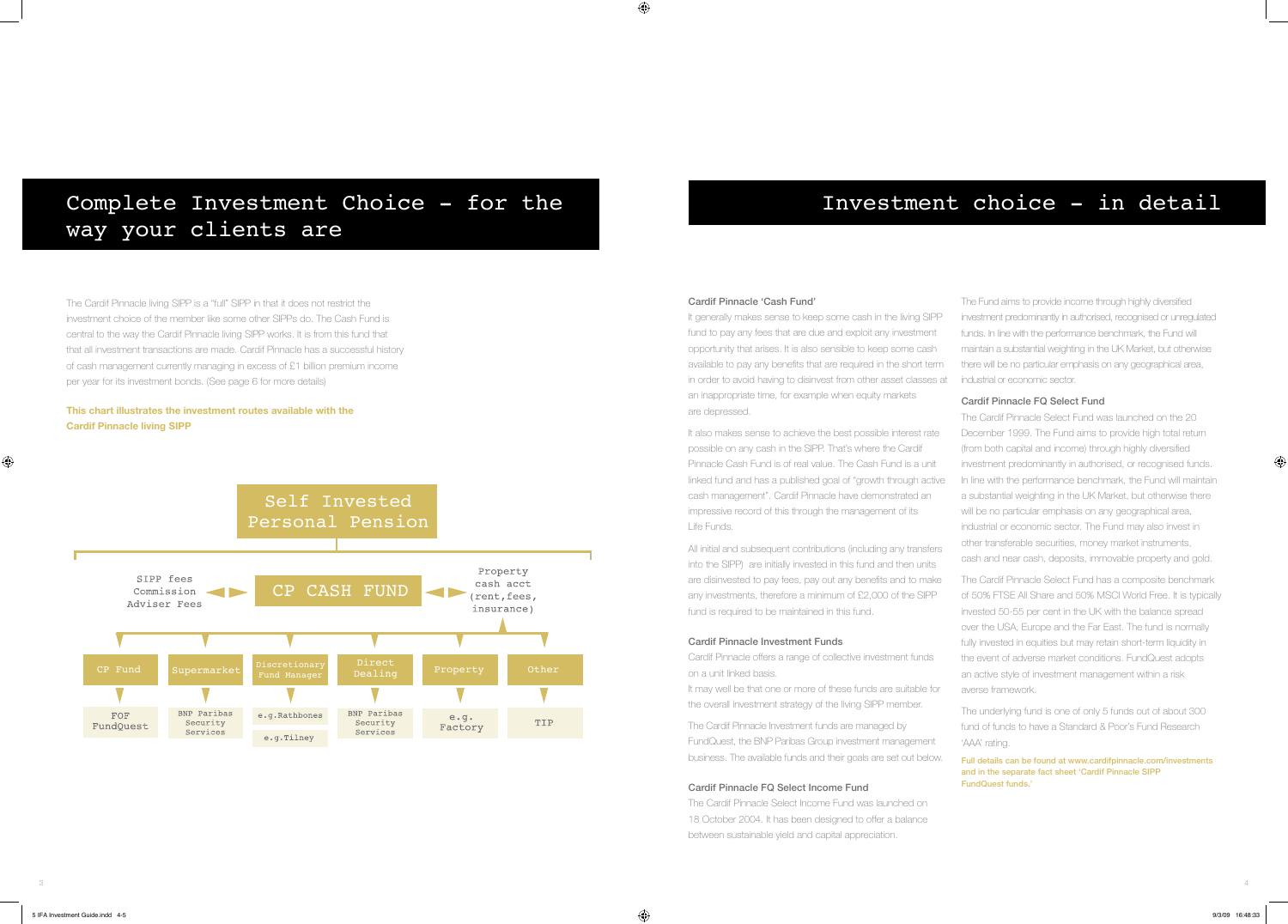#### Fund Supermarket Funds

Buying collective funds direct from a fund management group can sometimes be quite expensive (initial charges might apply) and be administratively complex (often a separate application form for each fund manager is required). It therefore makes sense where appropriate to buy the collective investment funds from a Fund Supermarket. This is because the economies of scale of such a "platform" often result in lower initial charges for the SIPP member.

In addition via the Cardif Pinnacle website valuations from a Fund Supermarket is facilitated thus enabling easier management by the adviser of the living SIPP portfolio. Fund switches are also generally much cheaper via a Funds Supermarket as the typical buying and selling charges are generally not applied.

Managing your client's SIPP from a single website will also save you time and reduce servicing costs. It will also facilitate the delivery of added value service to your client.

Cardif Pinnacle has arranged leading Fund Supermarket facilities.

### Full details can be found at www.cardifpinnacle.com/investments and in the separate fact sheet 'CP SIPP Fund Supermarkets.'

#### Discretionary Fund Manager (DFM)

Some living SIPP members and their advisers may wish to outsource the investment management of the SIPP fund to a DFM, typically a stock broker. The Cardif Pinnacle SIPP allows all of the fund monies (except the £2,000 that must be retained in the Cash Fund) to be transferred to a third party DFM.

For a combination of tax and other benefit reasons one of the key direct investments that may be attractive to living SIPP members is commercial property. This is particularly true for small business owners and partners in practice. One or more Cardif Pinnacle SIPPs can form a common investment agreement to purchase a specific property. This may be done with or without a mortgage facility.

This delegation of investment powers allows the manager or broker to create a bespoke portfolio for the SIPP member.

The flow of information between the manager or stockbroker can potentially be enhanced by the facility for the member and adviser to access information, such as valuations and holdings, about the portfolio via a standard electronic interface between the DFM and the Cardif Pinnacle website.

For Her Majestys Revenue & Customs (HMRC) purposes the DFM provides to the Cardif Pinnacle SIPP all details of trade settlements, custody and asset servicing of the portfolio.

#### Full details can be found at www.cardifpinnacle.com/investments and in the separate fact sheet 'CP SIPP DFM services.'

### Direct Dealing

Where you advise the living SIPP Member to invest directly in stocks and shares, this can be done simply and at low cost through our share dealing service.

As with any of the above, investments units in the Cash Fund will first of all be disinvested and transactions will then be carried out via a "market counterparty" who is responsible for settlement, custody of the assets and provision of information to the SIPP administrator.

#### Full details can be found at www.cardifpinnacle.com/investments and in the separate fact sheet 'CP SIPP Direct Dealing Services.'

### Commercial property

The purchase of the property will be via a third party property manager. The manager will be responsible for all aspects of the property management such as mortgage repayments, holding of loan and title deeds payment of rent by the tenants of the property and the insurance for the asset.

#### Full details can be found at www.cardifpinnacle.com/investments and in the separate fact sheet 'CP SIPP Commercial Property'.

#### HMRC Permitted Investments

There are in fact few restrictions on the type of investment assets in which schemes might invest. The key difference is whether or not the investment creates a tax charge. The Cardif Pinnacle living SIPP will allow any investments that are allowed by the HMRC and which do not generate such a tax charge.

### Examples of investments that are allowed and typically would not generate a tax charge are;

- Stocks and shares that are listed or dealt with on a recognised stock exchange.
- AIM listed securities
- Investment trusts

 $\bigoplus$ 

- UK Real Estate Investment Trusts (REITs)
- Venture Capital Trusts (VCTs)
- • Futures and Options
- Units or shares in Collective Investment Schemes

Again it should be noted that simply because an investment is allowed inside a SIPP it does not automatically follow that it should be made. Suitability of the investment for the goals and objectives of our living SIPP member is paramount.

#### Further detailed information is available from the website in respect of each of the following topics;

- Cardif Pinnacle Fund Fact Sheets
- Fund Prices and Performance Data
- Investment Bulletins
- Commercial Property Guide
- Product Information

This Investment Guide should be read in conjunction with the Cardif Pinnacle living SIPP Sales Guide and Technical Guide.

 $6$ 

 $\bigoplus$ 

- Insurance Company Managed Funds or Unit Linked Funds
- Traded Endowment Policies
- Deposit Accounts
- Structured Products
- National Savings & Investments
- Commercial Property

### Dynamic Planner

This is a highly regarded investment modelling tool that is available, at no cost, to those Advisers who are considering recommending the Cardif Pinnacle living SIPP. It is a software tool that enables the adviser to work with the client to identify the most appropriate types of investment for their SIPP. The tool uses a number of steps to identify a clients attitude to risk, determine asset allocation and suggest appropriate portfolios to match this.

Dynamic planner can be accessed from www.cardifpinnacle.com/investments

# Investment choice - where to find more information